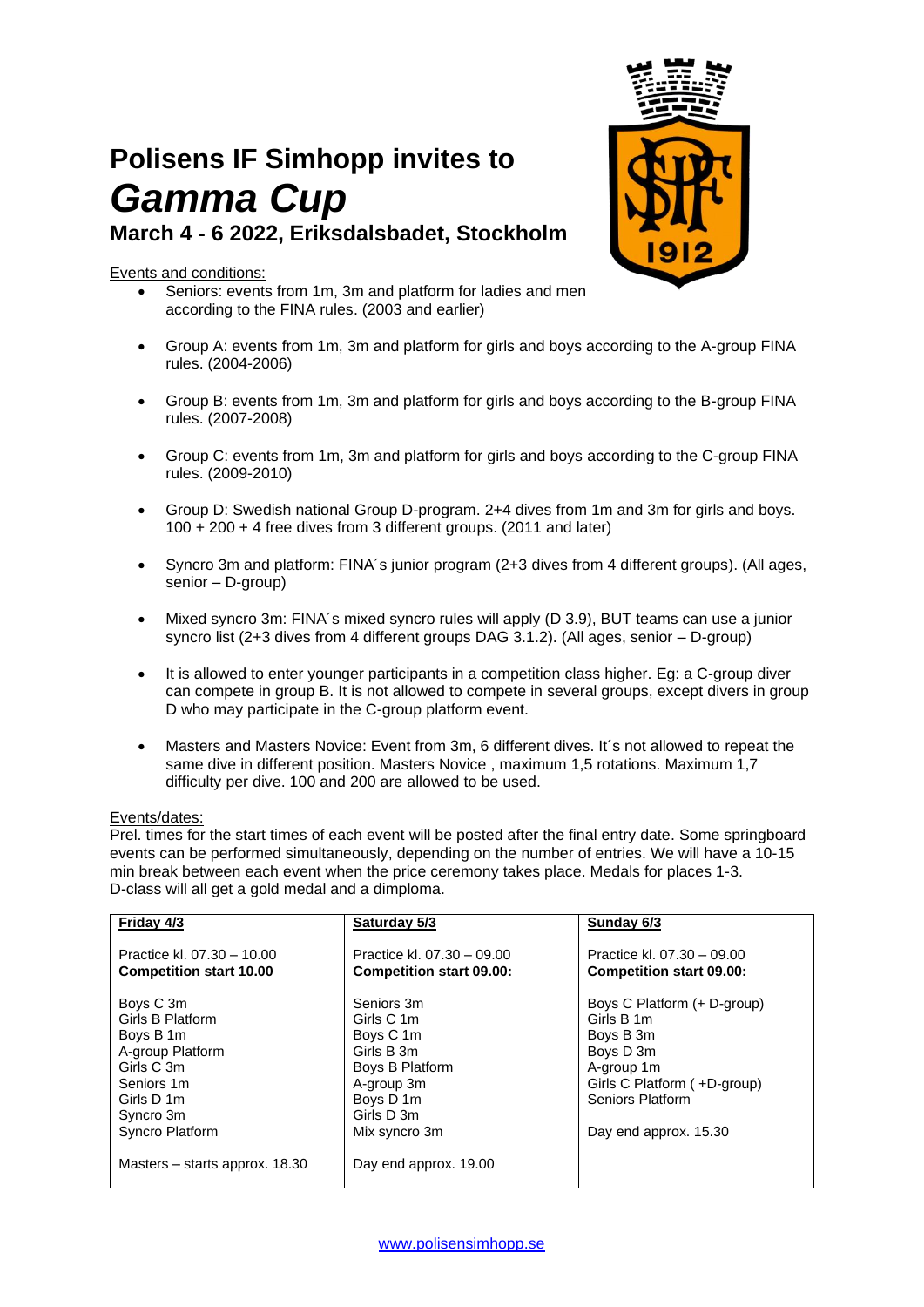## Practice:

Thursday 3/3: 15.00 – 20.00 Friday 4/3 07.30 – 10.00 Saturday 5/3: 07.30 – 09.00 Sunday 6/3: 07.30 – 09.00

Dry land area: Only to be used for warm up.

#### Entry to the Pool:



Competitors and spectators are to enter through the door next to the revolving door by the car park at the pools backside. The door will be open from 07:30 until last event during competition days and from 15.00 – 20.00 on Thursday 3/3.

#### Judges:

We will use five judges in the individual events and seven judges in syncro. All participating clubs must be prepared to judge. Judges should wear a white t-shirt.

#### Meals:

Dinner for Friday and Saturday and Lunch for Friday, Saturday and Sunday can be booked by Polisens IF Simhopp. And will be served at Eriksdalsbadet restaurant. Please specify in your entry how many meals you would like to order for each day. If the offer doesn´t suit you, you have the right to cancel your meal order. Lunch 100 skr/meal Dinner 115 skr/meal

#### Accommodation:

All participating clubs arrange their own accommodation.

#### Entry:

E-mail your entry to [info@polisensimhopp.se](mailto:info@polisensimhopp.se)

**No later than Monday February 14 2022.** Your entry shall contain:

- Team name
- Full name, sex and year of birth of all participating divers
- Licensnr for ALL SWEDISH COMPETITORS!
- The events in which each diver shall participate
- Full name of team leaders, coaches and judges
- Meal specification (if wanted).
- Invoice address (we need your post address for booking of the invoice, but we can e-mail you the invoice to the e-mail address of your choice).

#### Entry fees:

150 skr/diver and event. Syncro 150 skr/ team. The entry fee can be paid at your arrival at the pool or via invoice. Please enter your invoice address in your entry.

#### Entry for masters:

E-mail your name, sex, licensnr (for Swedish competitors) to Info@polisensimhopp.se

#### Dive sheets:

[www.diverecorder.co.uk](http://www.diverecorder.co.uk/) will be used during the competition. Instructions on how to enter dive sheets electronically will be submitted in a competition - PM after the final entry date.

Questions:

Send an E-mail to: [info@polisensimhopp.se](mailto:info@polisensimhopp.se)

# **A WARM WELCOME TO STOCKHOLM AND GAMMA CUP 2022!**